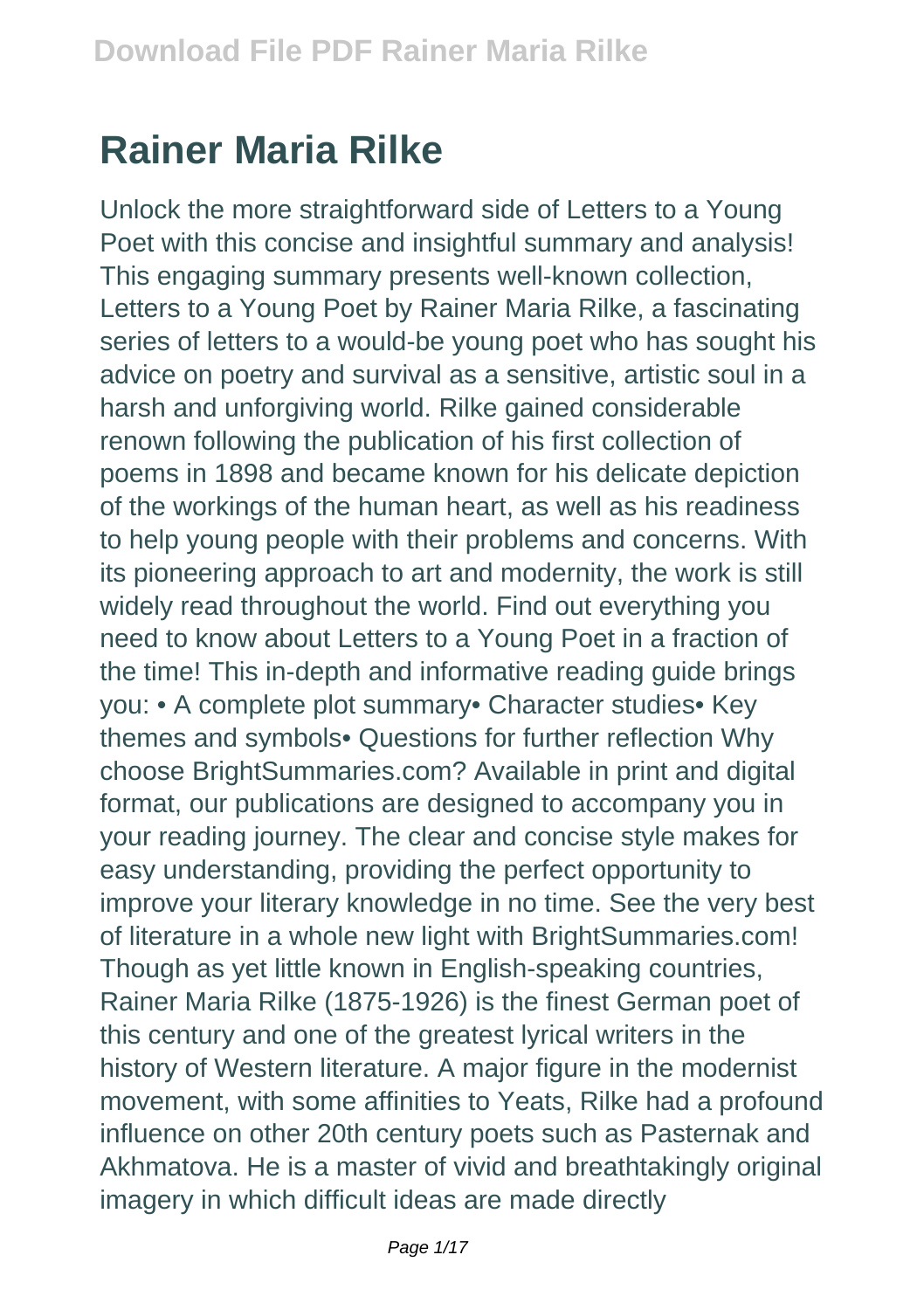apprehensible to the reader and new worlds of experience are opened up. This selection includes poems from all stages of his career, beginning with the delicate works of his early years, through the extraordinary poems he wrote in French (which he used like a first language) and concluding with his mature masterpieces: the SONNETS TO ORPHEUS and the DUINO ELEGIES. Also included are Rilke's prose LETTERS TO A YOUNG POET in which he counsels a younger colleague and expounds his own literary ideal. This is by far the most comprehensive selection from this poet in English and forms an ideal introduction to this work.

"In the diaries [Rilke] kept from 1898 to 1900, now translated for the first time . . . the overall impression is that of a genius just coming into his own powers."—Boston Phoenix In April 1898 Rainer Maria Rilke, not yet twenty-three, began a diary of his Florence visit. It was to record, in the form of an imaginary dialogue with his mentor and then-lover, Lou Andreas-Salome, his firsthand experiences of early Renaissance art. The project quickly expanded to include not only thoughts on life, history, and artistic genius, but also unguarded moments of revulsion, self-doubt, and manic expectation. The result is an intimate glimpse into the young Rilke, already experimenting brilliantly with language and metaphor. "For the lover of Rilke, this superb translation of the poet's early diaries will be a watershed. Through Edward Snow's and Michael Winkler's brilliantly supple and faithful translation . . . a new and more balanced picture of Rilke will emerge."—Ralph Freedman

Originally published in two volumes in 1907 and 1908, this collection of poetry, now available in a superlative new translation, by the acclaimed poet includes such works as "The Panther" and "Archaic Torso of Apollo." Original. "This miracle of a book, perhaps the most beautiful group of poetic translations this century has ever produced," (Chicago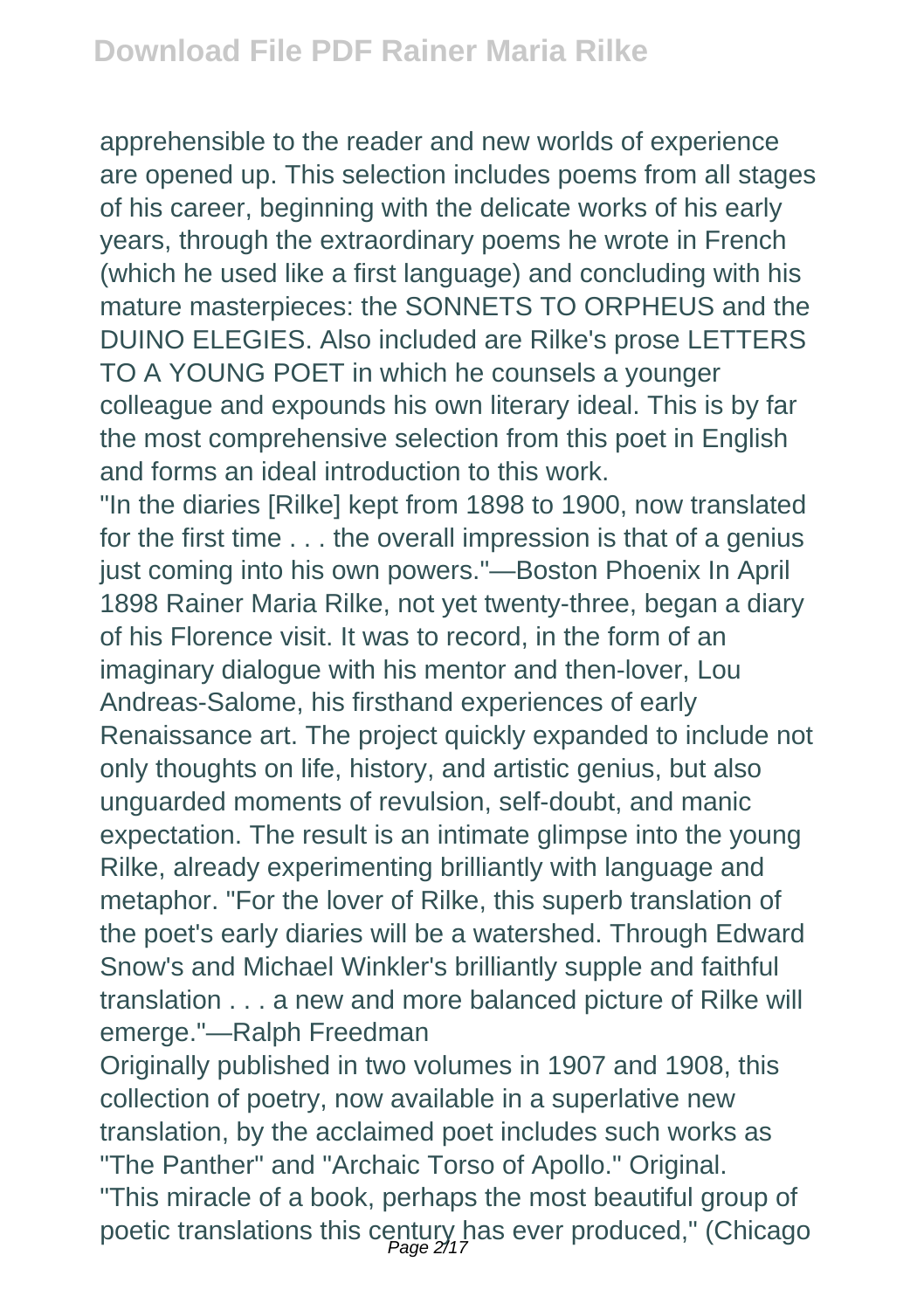Tribune) should stand as the definitive English language version.

Influenced by Hegel and Nietzsche, and inspired by stays in Italy and France, as well as travels to Russia, Spain, and North Africa, Rainer Maria Rilke nevertheless sought desperately to be original. He rejected all «idées reçues, » whether they were of God, reality, or literature, instead creating his own absolute. He searched for the «real, » reformed German poetry, and revolutionized Western narrative prose with Malte Laurids Brigge. While Rilke's work is marked by two cesuras, after which it displays important advances in diction and the figuration of verbal icons, it becomes ever more esoteric. However, there are also constants throughout his oeuvre in thematics, topoi, and diction - for example, the preoccupation with death, figures such as the angel, key nouns, alliterations, and noun sequences. His fear of death drove him to adopt «the open, » an idea conceived by the dubious mystagogue Alfred Schuler that surfaces throughout Rilke's poetry and triumphs in Sonnets to Orpheus and Duino Elegies.

For poetry lovers and students of literature and literary criticism, Robert Bly, the National Book Award-winning poet, brings his prowess as a translator and critic to bear on the work of one of the major German poets of the century. Rainer Maria Rilke (1875-1926) is one of the leading poets of European Modernism, whose poetry explores themes of death, love, and loss. This bilingual edition fully reflects Rilke's poetic development and includes the full text of the Duino Elegies and the Sonnets to Orpheus in accurate and sensitive new translations.

The supreme problem of every age is that of finding its consummate artistic expression. Before this problem every other remains of secondary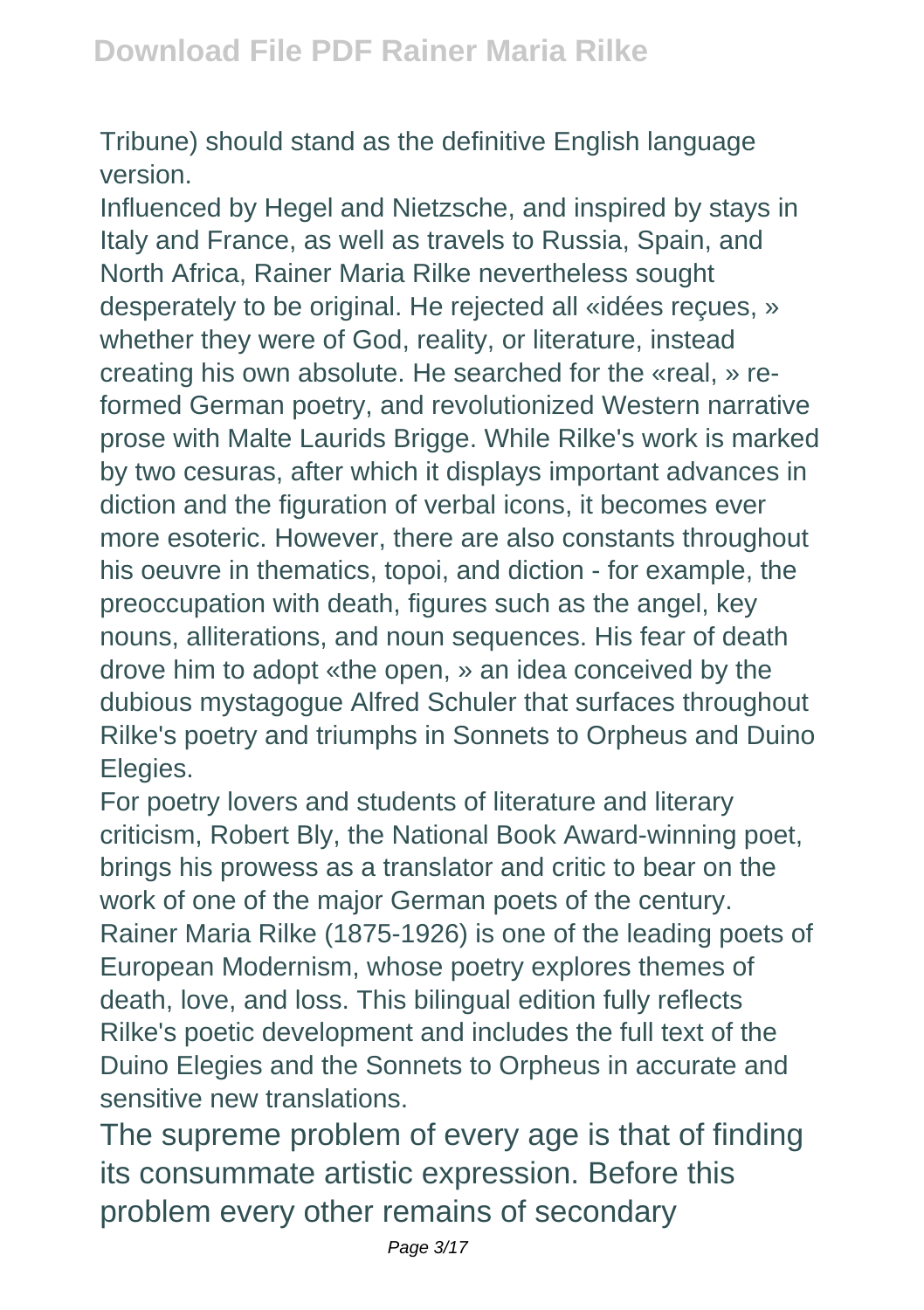importance. History defines and directs its physical course, science cooperates in the achievement of its material aims, but Art alone gives to the age its spiritual physiognomy, its ultimate and lasting expression.The process of Art is on the one hand sensuous, the conception having for its basis the fineness of organization of the senses; and on the other hand it is severely scientific, the value of the creation being dependent upon the craftsmanship, the mastery over the tool, the technique.Art, like Nature, its great and only reservoir for all time past and all time to come, ever strives for elimination and selection. It is severe and aristocratic in the application of its laws and impervious to appeal to serve other than its own aims. Its purpose is the symbolization of Life. In its sanctum there reigns the silence of vast accomplishment, the serene, final, and imperturbable solitude which is the ultimate criterion of all great things created.To speak of Poetry is to speak of the most subtle, the most delicate, and the most accurate instrument by which to measure Life.Poetry is reality's essence visioned and made manifest by one endowed with a perception acutely sensitive to sound, form, and colour, and gifted with a power to shape into rhythmic and rhymed verbal symbols the reaction to Life's phenomena. The poet moulds that which appears evanescent and ephemeral in image and in mood into everlasting values. In this act of creation Page 4/17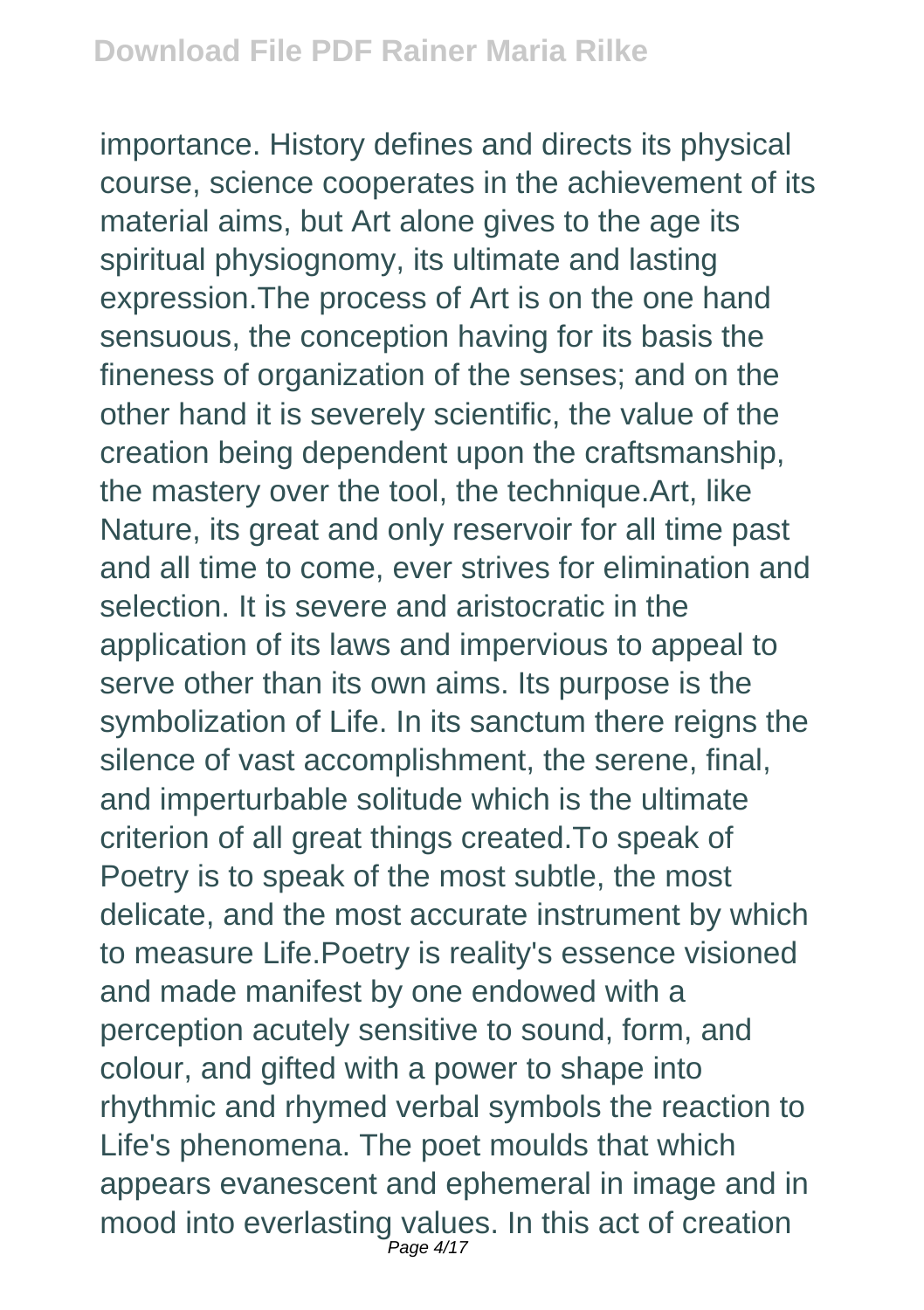he serves eternity.Poetry, in especial lyrical poetry, must be acknowledged the supreme art, culminating as it does in a union of the other arts, the musical, the plastic, and the pictorial.The most eminent contemporary poets of Europe have, each in accordance with his individual temperament, reflected in their work the spiritual essence of our age, its fears and failures, its hopes and high achievements: Maeterlinck, with his mood of resignation and his retirement into a dusky twilight where his shadowy figures move noiselessly like phantoms in fate-laden dimness; Dehmel, the worshipper of will, with his passion for materiality and the beauty of all things physical and tangible; Verhaeren, the visionary of a new vitality, who sees in the toilers of fields and factories the heroic gesture of our time and who might have written its great epic of industry but for the overwhelming lyrical mood of his soul.Until a few years ago, known only to a relatively small community on the continent but commanding an ever increasing attention which has borne his name far beyond the boundary of his country, the personality of Rainer Maria Rilke stands to-day beside the most illustrious poets of modern Europe.

In this outstanding biography, Ralph Freedman traces Rilke's extraordinary career by combining detailed accounts of salient episodes from the poet's restless life with an intimate reading of the verse and Page 5/17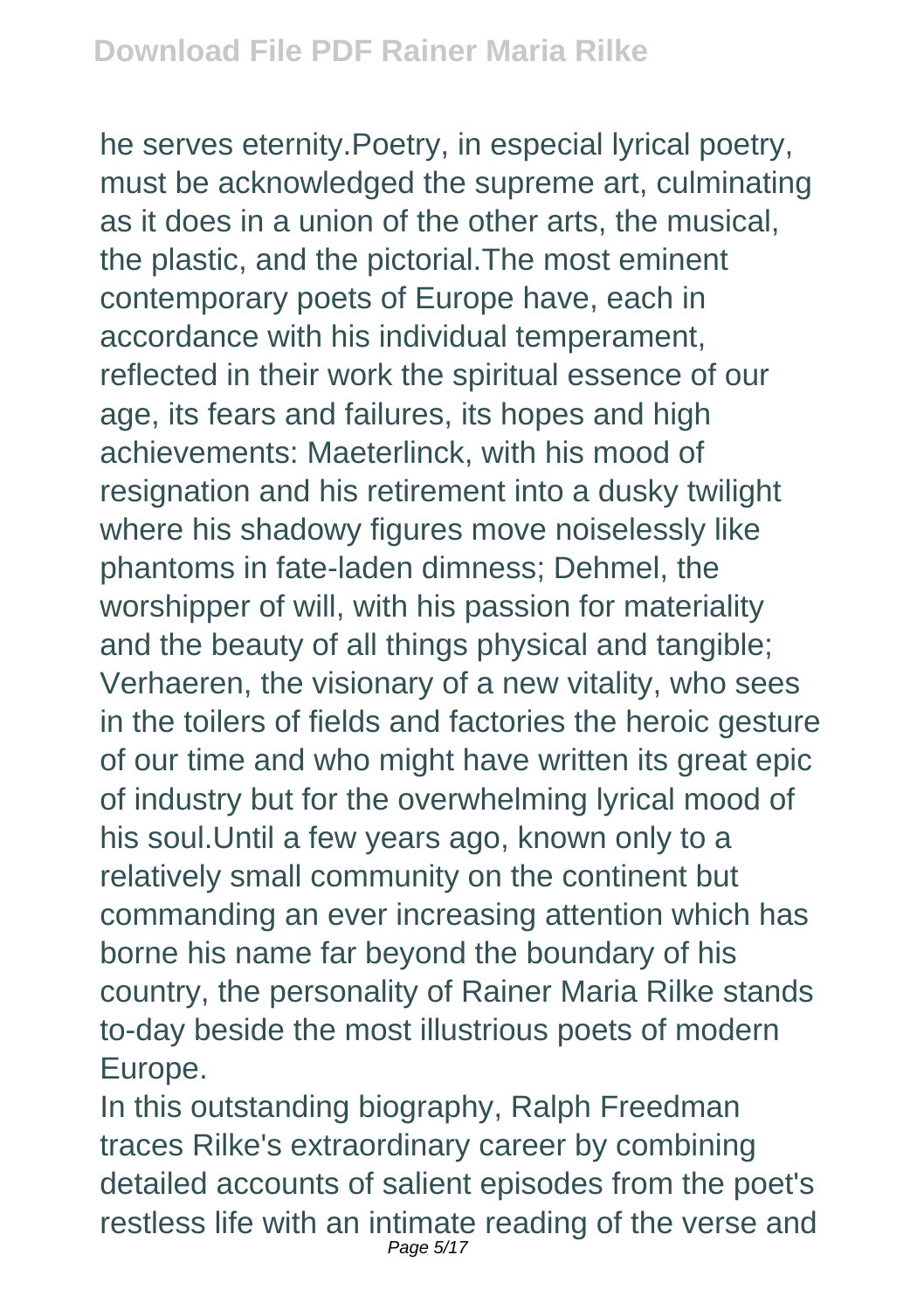prose that refract them."

The reputation of Rainer Maria Rilke has grown steadily since his death in 1926; today he is widely considered to be the greatest poet of the twentieth century. This Modern Library edition presents Stephen Mitchell's acclaimed translations of Rilke, which have won praise for their re-creation of the poet's rich formal music and depth of thought. "If Rilke had written in English," Denis Donoghue wrote in The New York Times Book Review, "he would have written in this English." Ahead of All Parting is an abundant selection of Rilke's lifework. It contains representative poems from his early collections The Book of Hours and The Book of Pictures; many selections from the revolutionary New Poems, which drew inspiration from Rodin and Cezanne; the hitherto little-known "Requiem for a Friend"; and a generous selection of the late uncollected poems, which constitute some of his finest work. Included too are passages from Rilke's influential novel, The Notebooks of Malte Laurids Brigge, and nine of his brilliant uncollected prose pieces. Finally, the book presents the poet's two greatest masterpieces in their entirety: the Duino Elegies and The Sonnets to Orpheus. "Rilke's voice, with its extraordinary combination of formality, power, speed and lightness, can be heard in Mr. Mitchell's versions more clearly than in any others," said W. S. Merwin. "His work is masterful."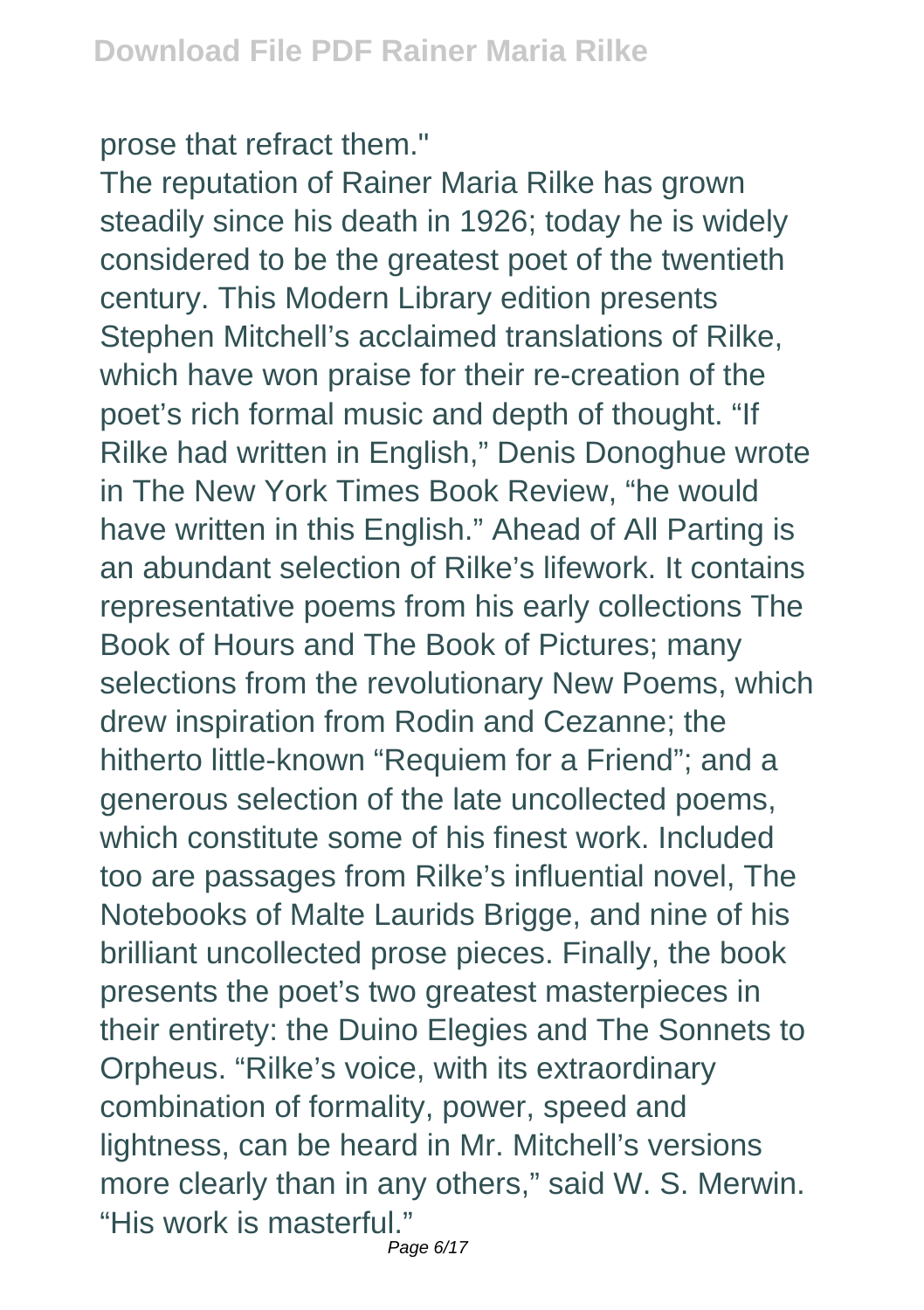This book was compiled by a Rilke lover for Rilke lovers. John Mood has chosen selections from Rilke and combined them with his own writings and commentary. Included are Rilke's letters on love; poems on love and other difficulties, translated by Mood; shorter selections from Rilke's work; and an essay by Mood. The letters on love present Rilke's exploration of the deepest levels of what love is. His working toward love at these depths was poetic, profound, and thoroughly radical. His language is sensual; his deep spirituality is rooted in the senses. The letters are of crucial importance for those who have passed from puritanism to promiscuity without ever having experienced genuine love. The love poems were written during the period of Rilke's most mature work. They are sensual and explicitly sexualbut they are also tough-minded. The poems reflect great passion and gentle care; his unique joining of the masculine and the feminine is profoundly portrayed. There is also a selection from Rilke's later poems, which many feel are his most significant works. All but a few have appeared in translation only once before. The poems deal with the fundamental difficulty of living-dying, though with greater subtlety, density, and depth than before. The book concludes with a passage from Rilke on the difficulty of writing poetry and of living life; a letter containing an affirmation of life; and Mood's essay on dying, based on Rilke's self-composed Page 7/17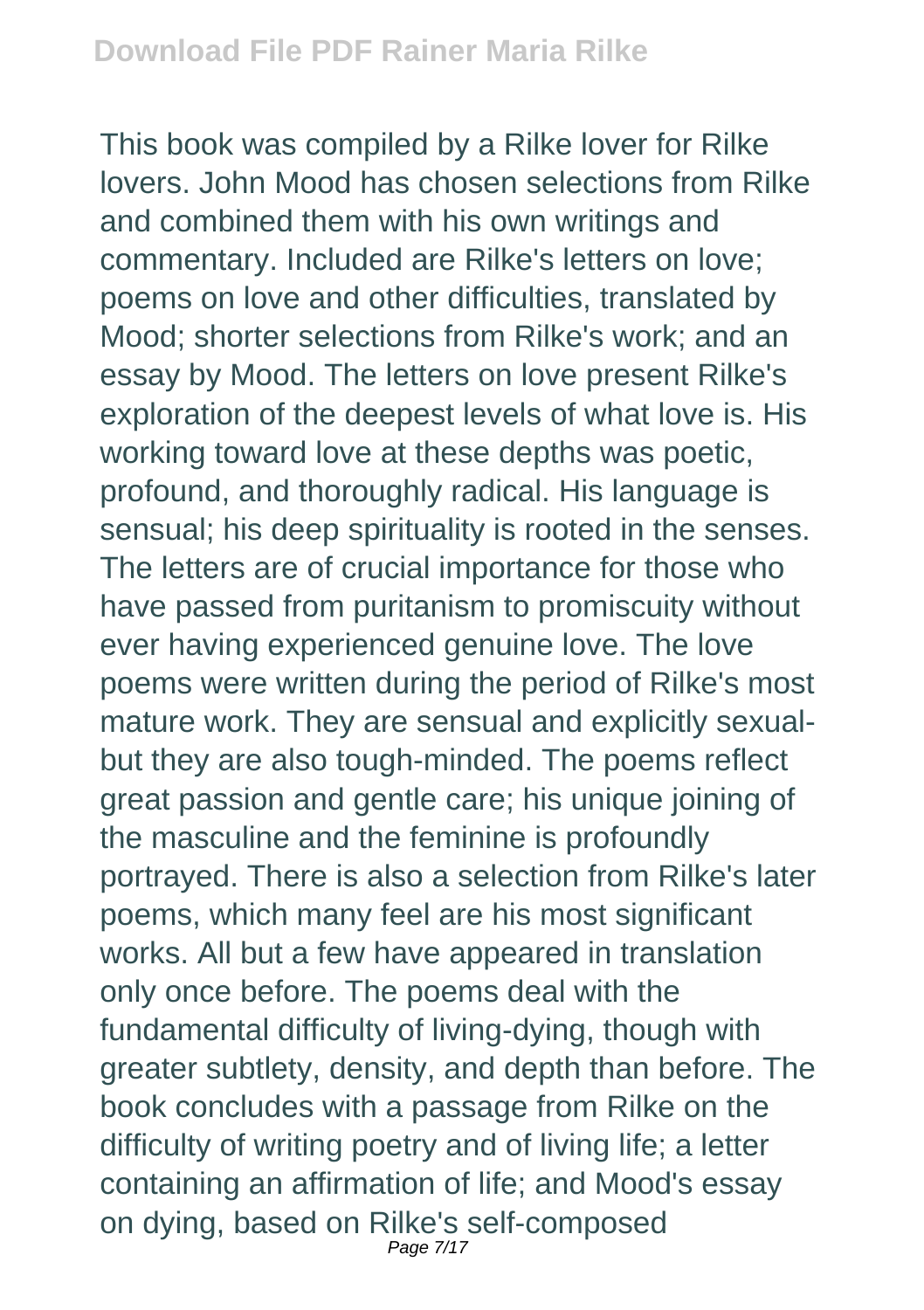epitaph.--Adapted from book jacket. In this book, first published in 1946 as a second impression of a 1941 original, Butler profiles the influential poet Rainer Maria Rilke, seeing in him and his works a counteracting force to that of the destructive war in Europe. The biography addresses Rilke's life and the influences on his poetry, especially his time spent in Paris and his traumatizing military service in WWI. This book will be of value to anyone with an interest in Rilke. For the past twenty-five years, North Point Press has been working with Edward Snow, "Rilke's best contemporary translator" (Brian Phillips, The New Republic), to bring into English Rilke's major poetic works. The Poetry of Rilke—the single most comprehensive volume of Rilke's German poetry ever to be published in English—is the culmination of this effort. With more than two hundred and fifty selected poems by Rilke, including complete translations of the Sonnets to Orpheus and the Duino Elegies, The Poetry of Rilke spans the arc of Rilke's work, from the breakthrough poems of The Book of Hours to the visionary masterpieces written only weeks before his death. This landmark bilingual edition also contains all of Snow's commentaries on Rilke, as well as an important new introduction by the award-winning poet Adam Zagajewski. The Poetry of Rilke will stand as the authoritative singlevolume translation of Rilke into English for years to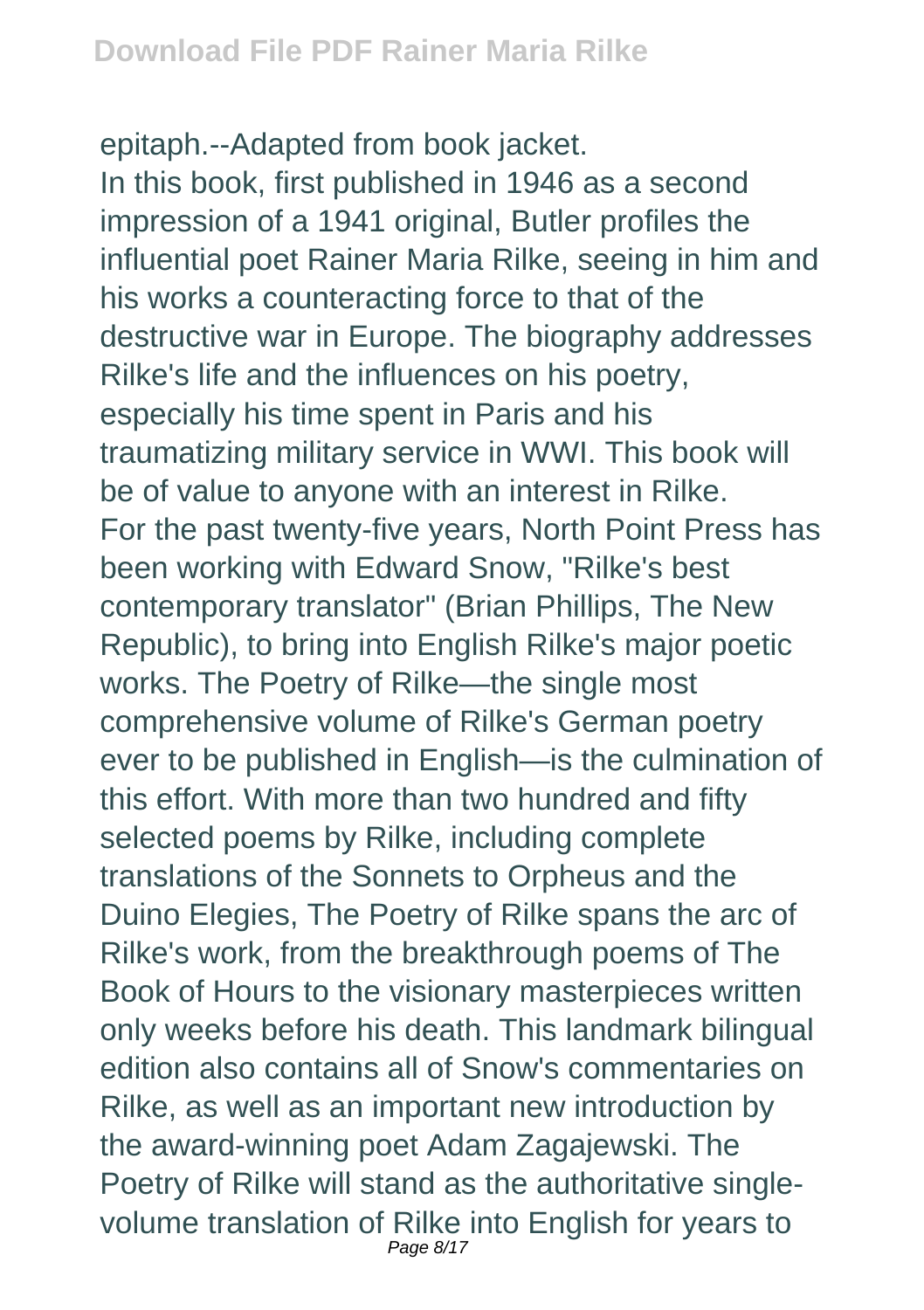## come.

Originallly published as four clothbound editions (The Roses and The Windows, The Astonishment of Origins, Orchards, and The Migration of Powers), this large paperback brings together all of Rilke's French poems, as well as his hitherto unpublished Dedications and Fragments, in an exquisite English translation by A. Poulin, Jr. Before Poulin's important efforts, it wasn't widely known that Rilke—often deemed one of modernity's finest writers for his work in German—also wrote over 400 poems in French. These lyrics were composed toward the end of Rilke's life, after he had produced his masterworks, The Duino Elegies and Sonnets to Orpheus. Yet the French poems are entirely of a piece with Rilke's characteristic themes, subjects, moods, and images. As Poulin notes in his Preface to The Complete French Poems: "The French lyrics [are] small poems of careful attentiveness to the things of this world [and] to the elusive states of being in which the world is poetically transformed."

Spanning almost thirty years, a complete extant correspondence between the revered twentiethcentury poet and the European intellectual traces the early days of their relationship and affair while offering insight into how they interacted as lovers, mentor and protégé, and literary allies. Reprint. Rainer Maria Rilke was a prolific letter writer-- some seven thousand of his letters have survived. This volumes makes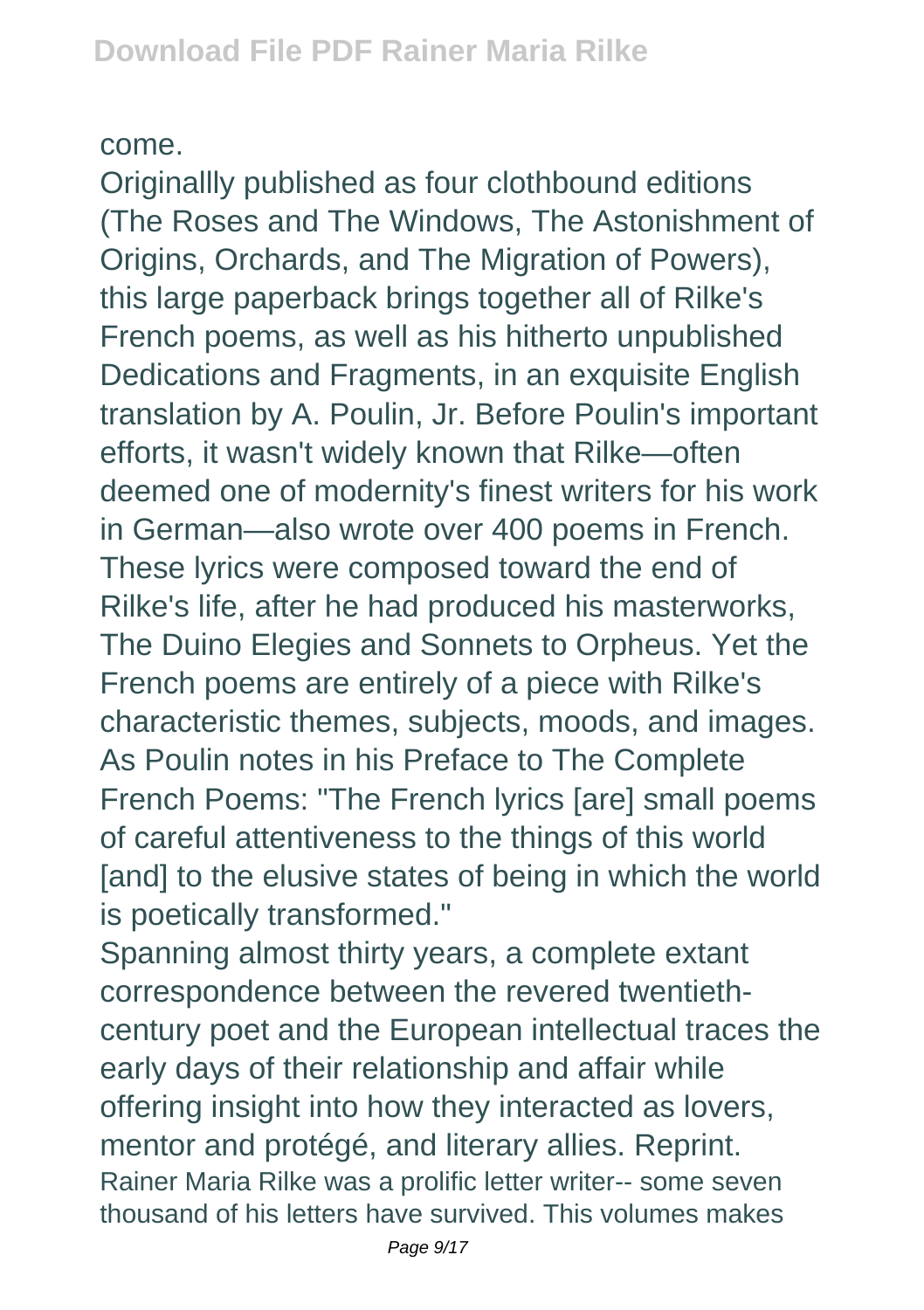available two of the earliest collections of Rilke letters published after his death. The thematic collection Letters on God contains two letters by Rilke, the first an actual letter written during World War I, the second a fictional letter composed after the war. Letters to A Young Woman include 9 letters written to admirer Lisa Heise from 1919 to 1924. Selected PoemsLulu.comThe Selected Poetry of Rainer Maria RilkeVintage

Here are the hours, from dawn to Eliot's uncertain hour before dawn by way of elevenses and the lunch hour, the hours for siesta and for vespers until the witching hour. From the moment the first rays of light creep over the horizon through to the darkest hours of the night, The Book of Hours collects the greatest literary moments that define the twenty-four hours of our day.

A FINALIST FOR THE PEN/WEST TRANSLATION AWARD The 100th Anniversary Edition of a global classic, containing beautiful translations along with the original German text. While visiting Russia in his twenties, Rainer Maria Rilke, one of the twentieth century's greatest poets, was moved by a spirituality he encountered there. Inspired, Rilke returned to Germany and put down on paper what he felt were spontaneously received prayers. Rilke's Book of Hours is the invigorating vision of spiritual practice for the secular world, and a work that seems remarkably prescient today, one hundred years after it was written. Rilke's Book of Hours shares with the reader a new kind of intimacy with God, or the divine—a reciprocal relationship between the divine and the ordinary in which God needs us as much as we need God. Rilke influenced generations of writers with his Letters to a Young Poet, and now Rilke's Book of Hours tells us that our role in the world is to love it and thereby love God into being. These fresh translations rendered by Joanna Macy, a mystic and spiritual teacher, and Anita Barrows, a skilled poet,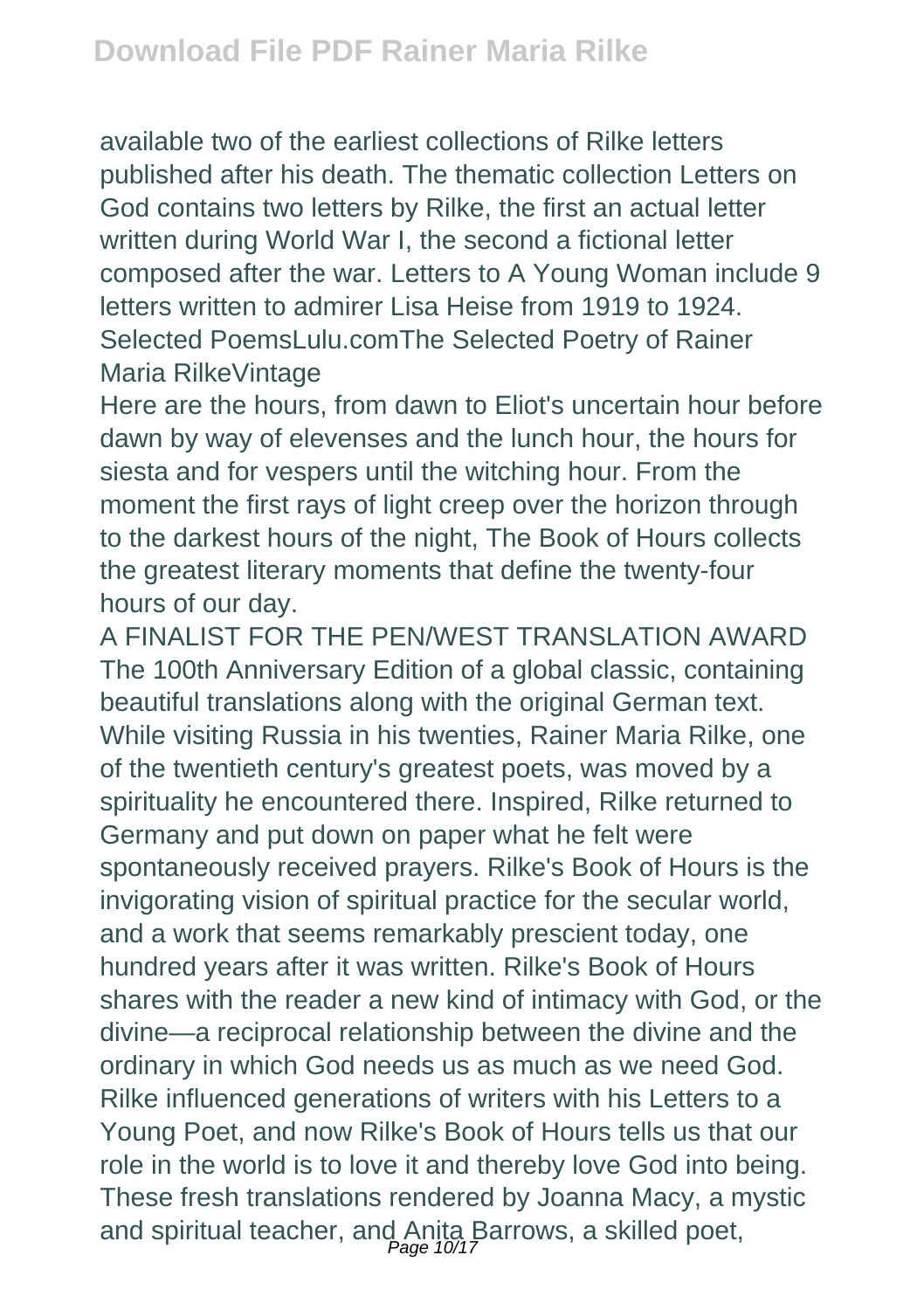capture Rilke's spirit as no one has done before. From the writer of the classic Letters to a Young Poet, reflections on grief and loss, collected and published here in one volume for the first time. "A great poet's reflections on our greatest mystery."—Billy Collins "A treasure . . . The solace Rilke offers is uncommon, uplifting and necessary."—The Guardian Gleaned from Rainer Maria Rilke's voluminous, never-before-translated letters to bereaved friends and acquaintances, The Dark Interval is a profound vision of the mourning process and a meditation on death's place in our lives. Following the format of Letters to a Young Poet, this book arranges Rilke's letters into an uninterrupted sequence, showcasing the full range of the great author's thoughts on death and dying, as well as his sensitive and moving expressions of consolation and condolence. Presented with care and authority by master translator Ulrich Baer, The Dark Interval is a literary treasure, an indispensable resource for anyone searching for solace, comfort, and meaning in a time of grief. Praise for The Dark Interval "Even though each of these letters of condolence is personalized with intimate detail, together they hammer home Rilke's remarkable truth about the death of another: that the pain of it can force us into a 'deeper . . . level of life' and render us more 'vibrant.' Here we have a great poet's reflections on our greatest mystery."—Billy Collins "As we live our lives, it is possible to feel not sadness or melancholy but a rush of power as the life of others passes into us. This rhapsodic volume teaches us that death is not a negation but a deepening experience in the onslaught of existence. What a wise and victorious book!"—Henri Cole Translated by Martyn CrucefixIn 55 sonnets Rainer Maria Rilke plays an astonishingset of philosophical and sensual variations on the Orpheus myth. 'Praising, that's it!' he declares; nature, art, love, time, childhood, technology,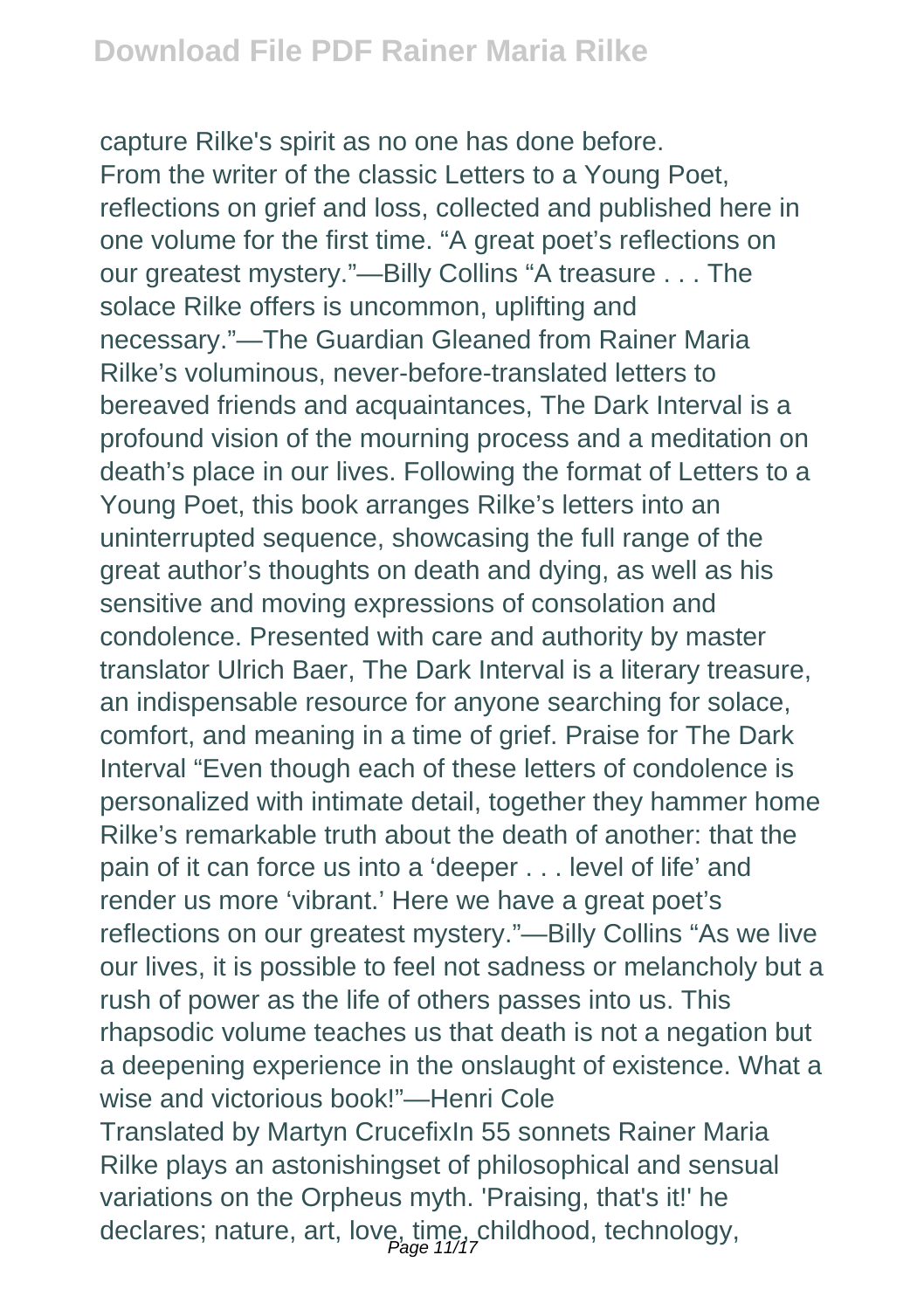poverty, justice - all are encompassed in poems that spark with insightand invention, among the most joyful and lightfooted that Rilke ever wrote.'All poetry resists translation, and one poem may have many different versions in another language; what I look for first is clarity, and this version supplies that generously. With the presence of the German text and Crucefix's helpful notes, the English-speaking reader with little or no German will find in this version a welcoming entrance to the path which leads eventually to a full understanding - if a full understanding of this mysterious poetry is ever possible. Crucefix's translation will have, and keep, a place on my shelves where all the poetry lives.'Philip Pullman

This volume of Rilke's letters covers the years from the completion of The Notebooks of Malte Laurids Brigge to Rilke's death in December 1926, nearly five years after he had written the Duino Elegies and the Sonnets to Orpheus, his last major works. There are important letters here to Muzot, Lou Andreas-Salome, to Princess Marie of Thurn and Taxis Hohenlohe, and many others. The most significant of the Wartime Letters: 1914-1921 are also included. An Introduction briefly traces the development of Rilke's work during these years; the Notes provide the necessary framework of biographical details and point up significant references to the poetry.

One of the most beloved poets of the twentieth century, Rainer Maria Rilke is widely celebrated for his depth of insight and timeless relevance. He has influenced generations of writers with his classic Letters to a Young Poet, and his reflections on the divine and our place in the world are disarmingly profound. A Year with Rilke provides the first ever reading from Rilke for every day of the year, including selections from his luminous poetry, his piercing prose, and his intimate letters and journals. Rilke is a trusted guide amid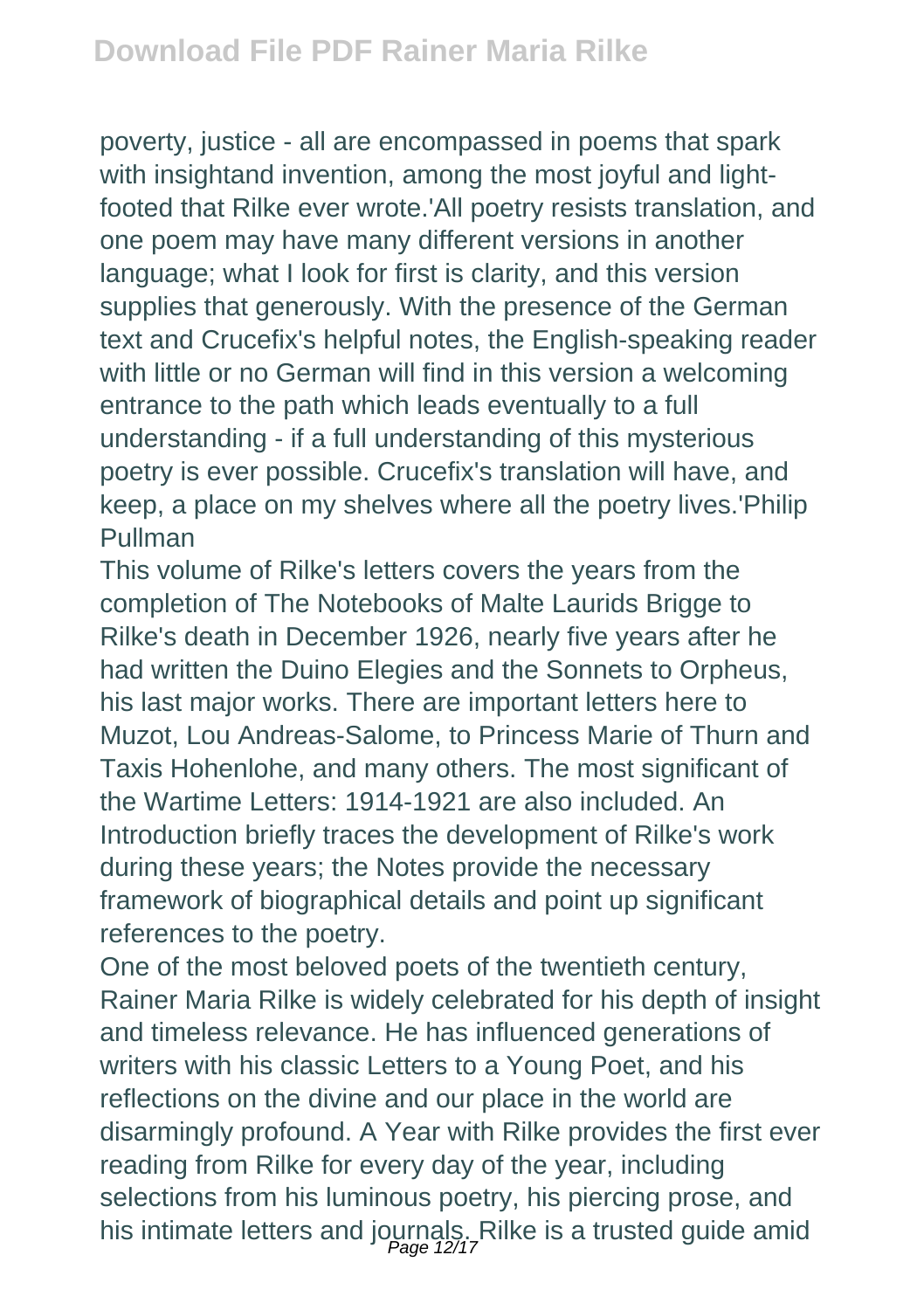the bustle of our daily experience, reflecting on such themes as impermanence, the beauty of creation, the voice of God, and the importance of solitude. With new translations from the editors, whose acclaimed translation of Rilke's The Book of Hours won an ardent readership, this collection reveals the depth and breadth of Rilke's acclaimed work.

An anthology of Rilke's strongest poetry and prose for both aficionados and new readers. Here is a mini-anthology of poetry and prose for both aficionados and those readers discovering Rainer Maria Rilke for the first time. John J. L. Mood has assembled a collection of Rilke's strongest work, presenting commentary along with the selections. Mood links into an essay passages from letters that show Rilke's profound understanding of men and women and his ardent spirituality, rooted in the senses. Combining passion and sensitivity, the poems on love presented here are often not only sensual but sexual as well. Others pursue perennial themes in his work—death and life, growth and transformation. The book concludes with Rilke's reflections on wisdom and openness to experience, on grasping what is most difficult and turning what is most alien into that which we can most trust.

Rodin has pronounced Rilke's essay the supreme interpretation of his work. A few years ago the sculptor expressed to the translators the wish that some day the book might be placed before the English-speaking public. The appreciation was published originally as one of a series of Art Monographs under the editorship of the late Richard Muther. To estimate and interpret the work of an artist is to be creatively just to him. For this reason there are fewer critics than there are artists, and criticism with but few exceptions is almost invariably negligible and futile.

Selections from such works by the German lyric poet as Advent, New Poems, and The Book of Pictures are presented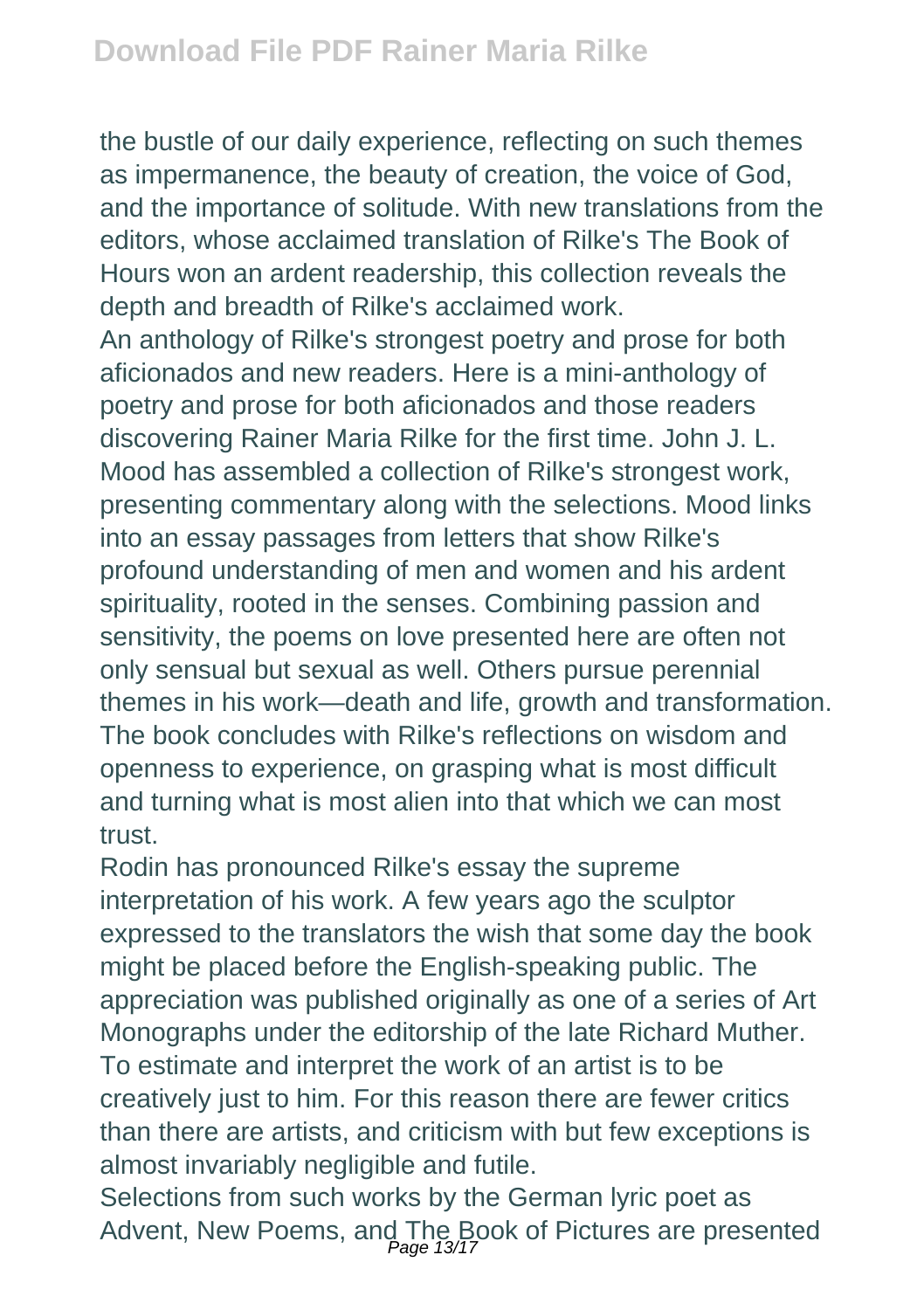in the original German as well as in English translation Long considered the definitive English translation of Rilke's brilliant and haunting masterworks, A. Poulin's edition of Duino Elegies and The Sonnets to Orpheus provides an essential introduction to some of the most passionate and intensely creative visionary poetry of the twentieth century. With a new foreword by the esteemed poet Mark Doty and a fresh new design, Poulin's revered translation is certain to acquaint a new generation of readers with the works of Rilke. This representative selection from Rilke's large and extraordinary correspondence provides a kind of spiritual autobiography of the poet. The period here covered reflects all the great experiences of Rilke's early adult life: his difficult beginnings, his relationships with Lou Andreas-Salome and with his wife Clara, his two journeys to Russia, his contact with the Worpswede artists, the influence of Paris, the revelation of Cezanne. Many of the letters are psychologically revealing; many touch upon characteristic themes, or freshly transcribe experience that sooner or later passes into the poetry.

Rilke's timeless letters about poetry, sensitive observation, and the complicated workings of the human heart. Born in 1875, the great German lyric poet Rainer Maria Rilke published his first collection of poems in 1898 and went on to become renowned for his delicate depiction of the workings of the human heart. Drawn by some sympathetic note in his poems, young people often wrote to Rilke with their problems and hopes. From 1903 to 1908 Rilke wrote a series of remarkable responses to a young, would-be poet on poetry and on surviving as a sensitive observer in a harsh world. Those letters, still a fresh source of inspiration and insight, are accompanied here by a chronicle of Rilke's life that shows what he was experiencing in his own relationship to life and work when he wrote them.<br><sup>Page 14/17</sup>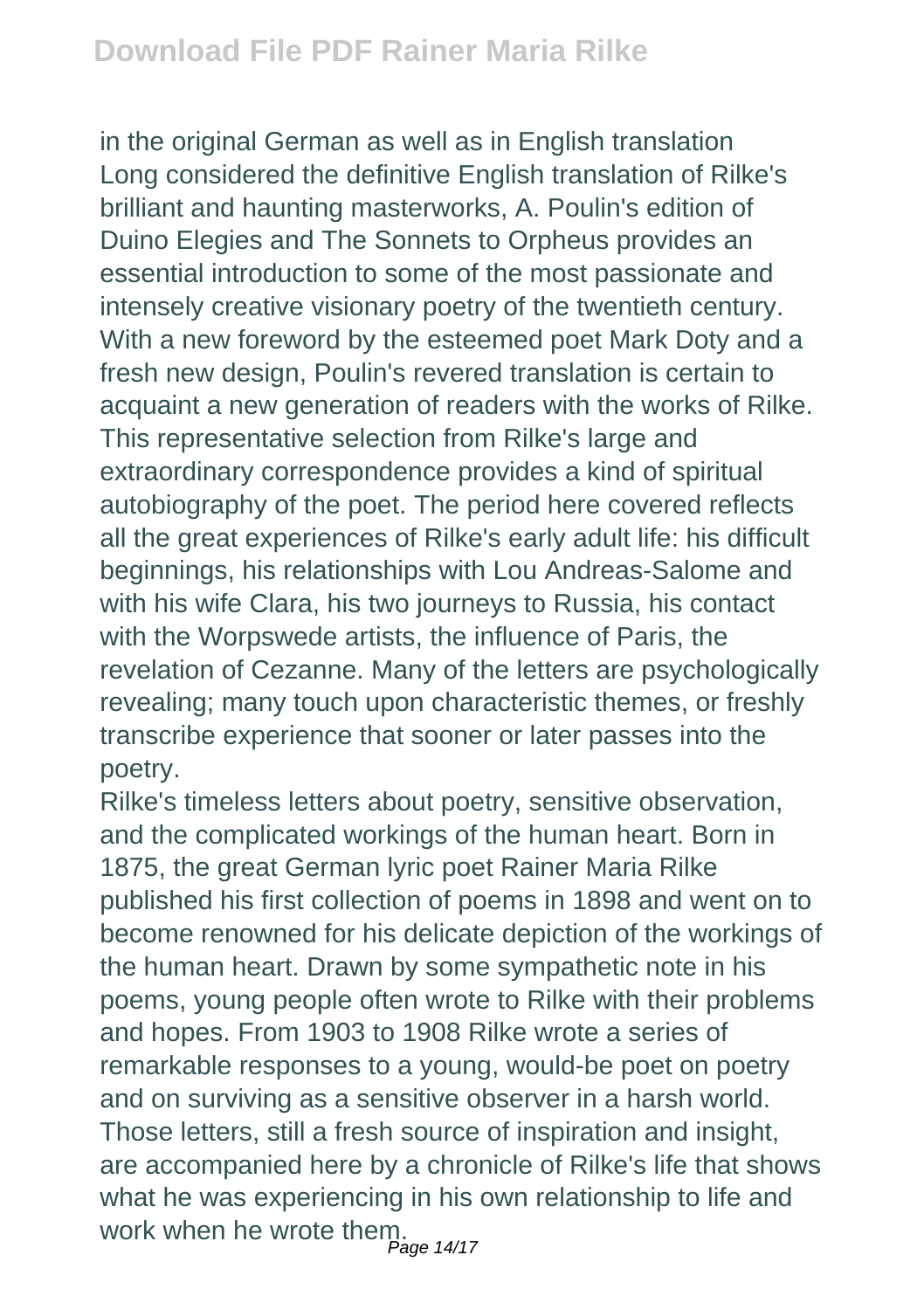Essential reading for scholars, poetry lovers, and anyone with an interest in Rainer Maria Rilke, German poetry, or the creative impulse, these ten letters of correspondence between Rilke and a young aspiring poet reveal elements from the inner workings of his own poetic identity. The letters coincided with an important stage of his artistic development and readers can trace many of the themes that later emerge in his best works to these messages—Rilke himself stated these letters contained part of his creative genius. Winner of the 2016 Marfield Prize In 1902, Rainer Maria Rilke—then a struggling poet in Germany—went to Paris to research and write a short book about the sculptor Auguste Rodin. The two were almost polar opposites: Rilke in his twenties, delicate and unknown; Rodin in his sixties, carnal and revered. Yet they fell into an instantaneous friendship. Transporting readers to early twentieth-century Paris, Rachel Corbett's You Must Change Your Life is a vibrant portrait of Rilke and Rodin and their circle, revealing how deeply Rodin's ideas about art and creativity influenced Rilke's classic Letters to a Young Poet.

A collection of haunting, mystical poems of the night by the great Rainer Maria Rilke - most of which have never before been translated into English One night I held between my hands your face. The moon fell upon it. In 1916, Rainer Maria Rilke presented the writer Rudolf Kassner with a notebook, containing twenty-two poems, meticulously copied out in his own hand, which bore the title "Poems to Night." This cycle of poems which came about in an almost clandestine manner, are now thought to represent one of the key stages of this master poet's development. Never before translated into English,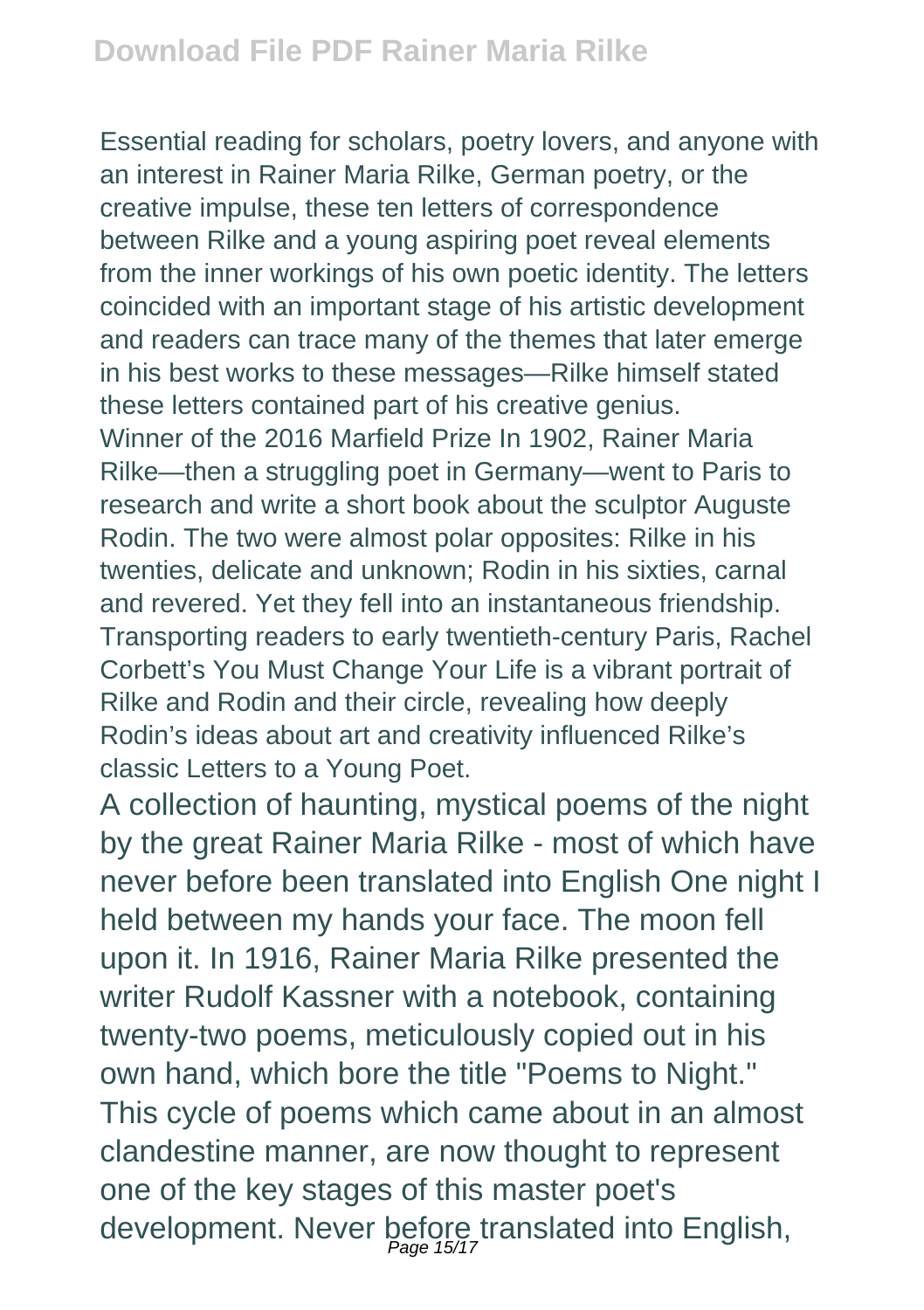this collection brings together all Rilke's significant night poems in one volume.

Rainer Maria Rilke offers a compelling portrait of Parisian life, art, and culture at the beginning of the 20th century. In 1902, the young German writer Rainer Maria Rilke traveled to Paris to write a monograph on the sculptor Auguste Rodin. He returned many times over the course of his life, by turns inspired and appalled by the city's high culture and low society, and his writings give a fascinating insight into Parisian art and culture in the last century. Paris was a lifelong source of inspiration for Rilke. Perhaps most significantly, the letters he wrote about it formed the basis of his prose masterpiece, The Notebooks of Malte Laurids Brigge. Much of this work, despite its perennial popularity in French, German, and Italian, has never before been translated into English. This volume brings together a translation of Rilke's essay on poetry, 'Notes on the Melody of Things' and the first English translation of Rilke's experiences in Paris as observed by his French translator.

A celebrated biography of probably the greatest lyric poet of this century. Prater draws on recent documentary evidence to provide a compelling account of this most complex of lives. Originally published in English in 1951, this biography of one of Germany's foremost mystical poets dis-proves many of the myths surrounding Page 16/17